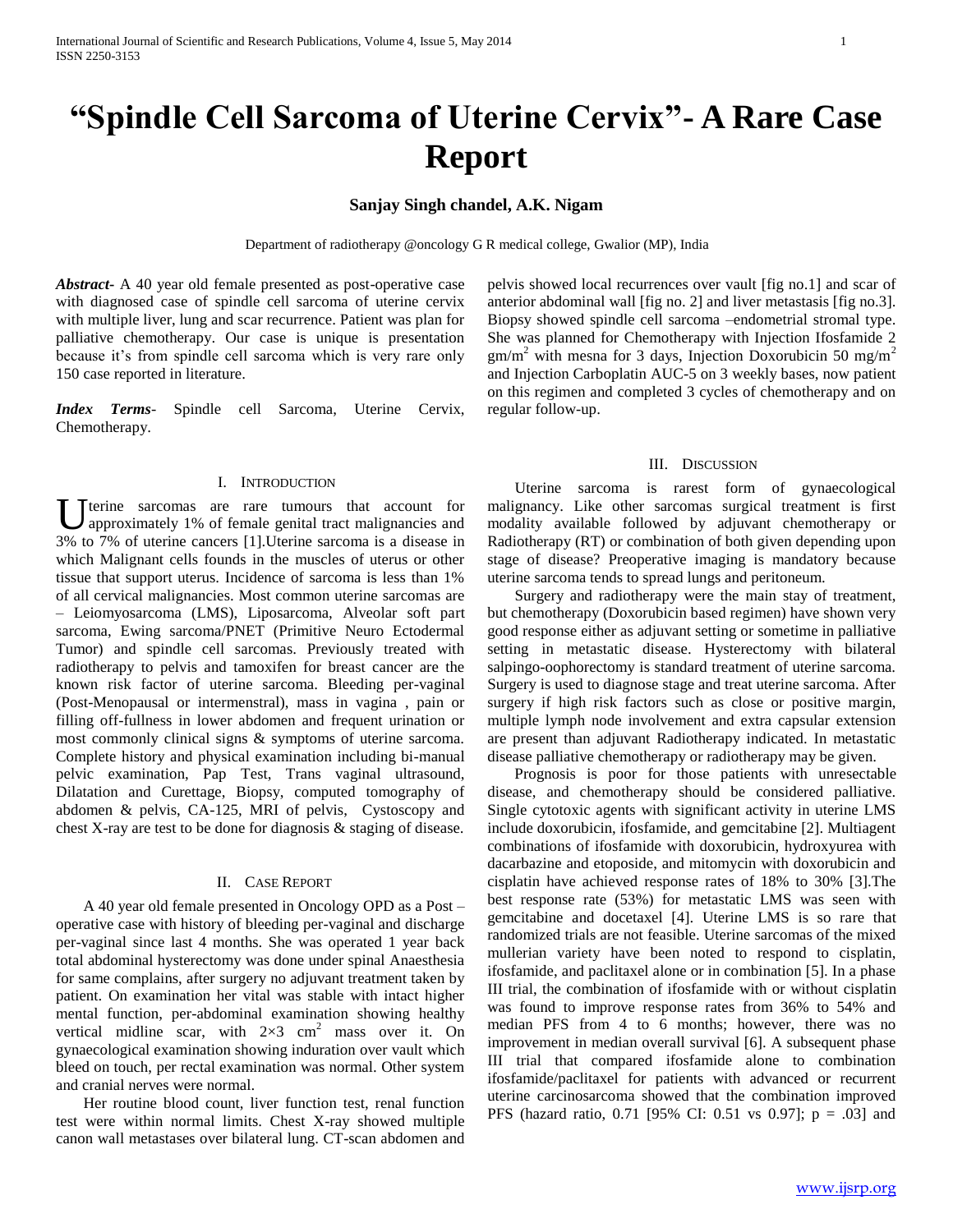overall survival (hazard ratio 0.69 [95% CI: 0.49 vs 0.97];  $p =$ .03) [7].

 There are not clear guidelines for recommending adjuvant RT for uterine sarcomas, given the conflicting data and lack of prospective randomized trial demonstrating a survival benefit for adjuvant RT. In general, RT should be recommended in those patients with substantial risk of loco regional recurrence: high grade tumours, positive nodes, positive margins, or evidence of gross residual disease.

 453 patients with uterine sarcomas reported a 53% recurrence rate in malignant mix mullerian tumor (MMMT) and 71% in LMS, with the site of first recurrence being the pelvis in 21% of MMMT (19% in homologous and 24% in heterologous types) and 14% of LMS, respectively. Distant failure, as the first site, occurred in 14% of MMMT and 41% of LMS patients, respectively. Forty percent of patients with MMMT received adjuvant pelvic RT compared with 22% of LMS patients. The pelvic failure was 17% in patients receiving RT compared with 24% for those that did not [8].

## Legends:

- 1. Figure showing vault recurrence.
- 2. Figure showing scar recurrences over anterior abdominal wall.
- 3. Figure showing multiple liver metastases.







#### **REFERENCES**

- [1] Zaloudek C, Hendrickson M, Mesenchymal tumors of the uterus. In: Kurman RJ, ed.Blasteins methodology of the female genital tract. 5th Edn. NewYork : Spinger-Verlag2002:561-615.
- [2] Look KY, Sandler A, Blessing JA, et al. Phase II trial of gemcitabine as second-line chemotherapy of uterine leiomyosarcoma: a Gynecologic Oncology Group (GOG) Study. Gynecol Oncol 2004; 92:644-647.
- [3] Currie J, Blessing JA, Muss HB, et al. Combination chemotherapy with hydroxyurea, dacarbazine (DTIC), and etoposide in the treatment of uterine leiomyosarcoma: a Gynecologic Oncology Group study. Gynecol Oncol 1996; 61:27-30.
- [4] Hensley ML, Maki R, Venkatraman E, et al. Gemcitabine and docetaxel in patients with unresectable leiomyosarcoma: results of a phase II trial. J Clin Oncol 2002; 20:2824-2831.
- [5] Curtin JP, Blessing JA, Soper JT, et al. Paclitaxel in the treatment of carcinosarcoma of the uterus: a gynecologic oncology group study. Gynecol Oncol 2001; 83:268-270.
- [6] Sutton G, Brunetto VL, Kilgore L, et al. A phase III trial of ifosfamide with or without cisplatin in carcinosarcoma of the uterus: a Gynecologic Oncology Group Study. Gynecol Oncol 2000; 79:147-153.